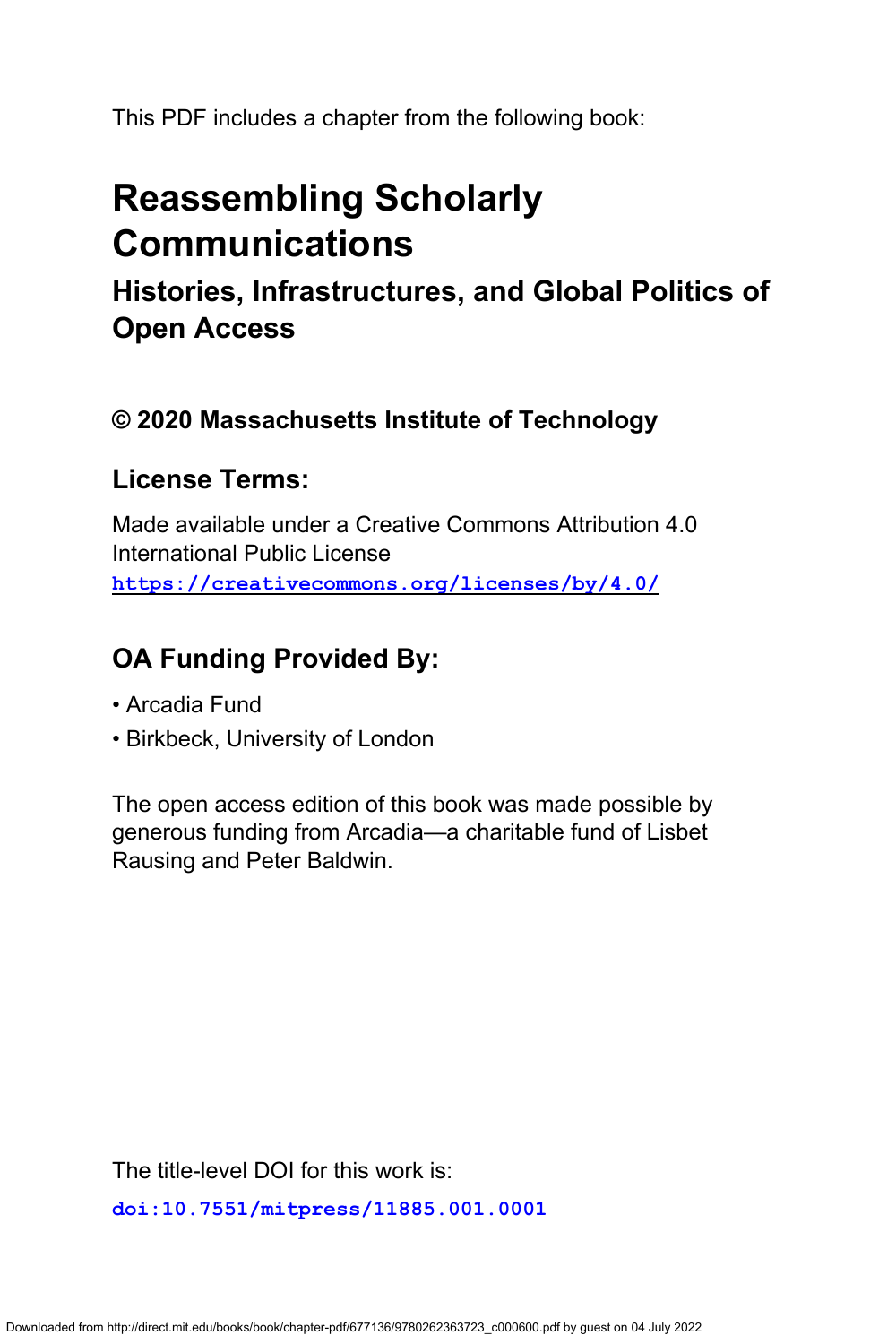## **6 How Does a Format Make a Public?**

### **Robin de Mourat, Donato Ricci, and Bruno Latour**

"Journal," "monograph," "conference proceedings." These are just a few names of formats that evoke the institutions and practices of the academic world. On the one hand, they summon a shared framework for thinking, reading, and writing; connecting specific institutions, infrastructures, and activities. On the other hand, they contain diverse and differentiated expectations depending upon disciplines, countries, and schools of thoughts. Moreover, if we compare them with the contemporary objects to which they relate, a certain cognitive dissonance may arise. Is an "academic journal" still a "journal" when it is less and less affected by its periodicity, and more and more distributed and manipulated at the level of granularity of its articles or citations? Is the expression "conference proceedings" still relevant when it stands for the online publication of audio or video recordings? What is an "academic book" when this expression designates artefacts spanning from collections of diverse fragments and excerpts found on the web, to e-reader oriented .epub compositions? If one acknowledges that the materiality of an academic text significantly affects the communication functions and practices attached to it, these displacements between names and experiences take on some significance. Names are far more stable than the actual practices and purposes that they imply. How, then, to qualify these displacements and the persistence of a format's names? How do they affect the formation of scholarly communities in contemporary open and transdisciplinary collectives? How does a format make a public?

The format of an artefact generally refers to its *size* and *shape*, but also to its layout and technical structure. The term encompasses both measurement and organization. Format materiality should be understood from a technological as well as from an experiential perspective, where both dimensions are inextricably intertwined. While the format of an artefact designates a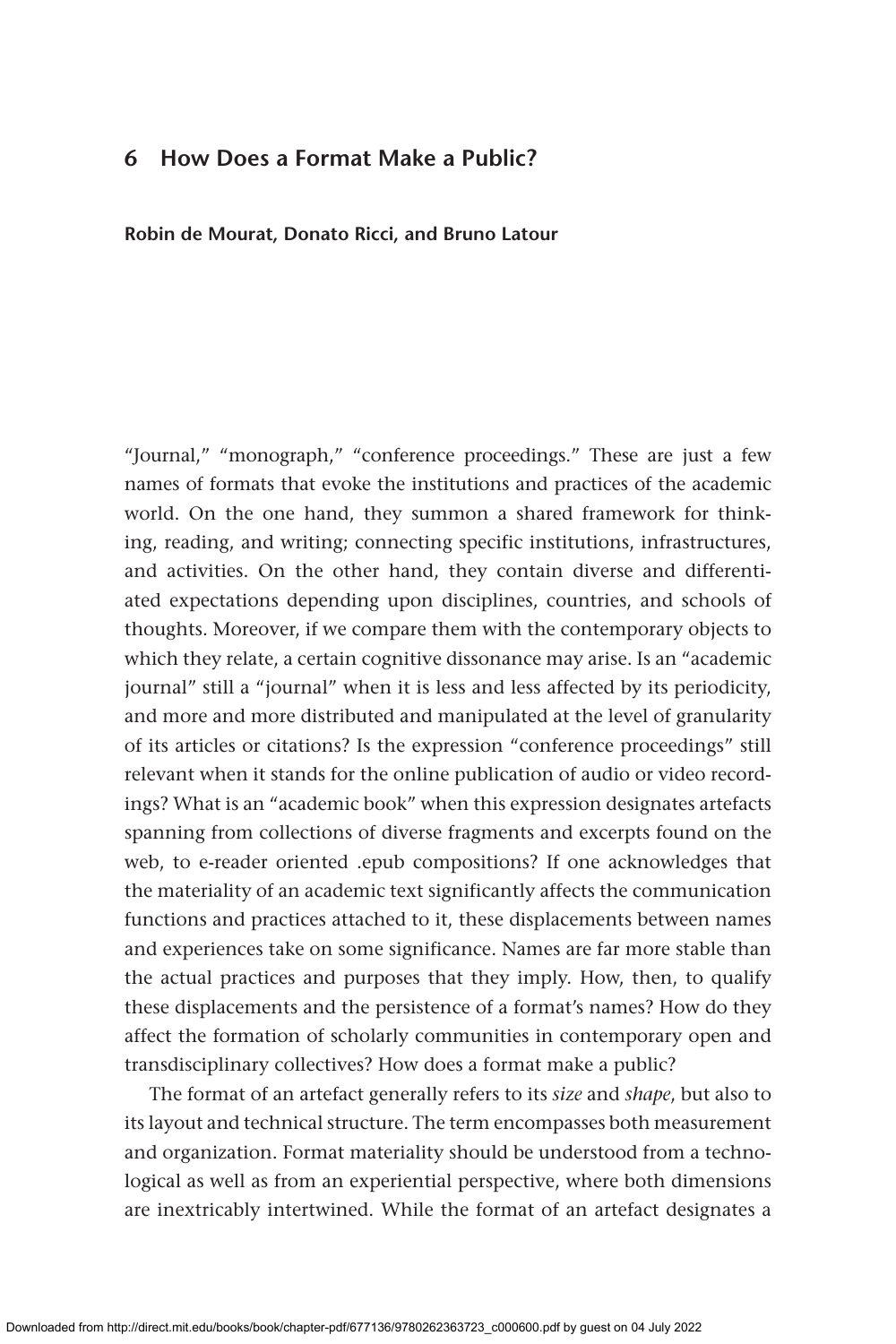set of characteristics, it also *orients* and *conditions* certain modalities of reading, writing, arguing, reflecting, and speculating. Indeed, the format of a given artefact is also the outcome of "a whole range of decisions that affect the look, feel, experience, and workings of a medium" to which this artefact belongs, as Jonathan Sterne puts it, the expression of certain assumptions and constraints affecting its producers.<sup>1</sup> In that sense, it is the expression of a boundary between production and experience.

However, if "format"—in its singular form—designates the material organization, practical frame, and productive background of a given artefact, the "formats"—the word in its plural form, allowing to situate *a format among others*—refers to a different process that is attached to a set of relations embedded within specific contexts. In this sense, formats can be seen as genres associated with a set of cultural techniques and sociotechnological assemblages, not understood as a predefined category, but rather as a contingent, fleeting, local, and collective dynamic; an institutional process of recognition instantiated in discourse.

Formats, then, are involved within *processes of recognition* in the sense that they relate to an operation by which a given experience or object becomes *affiliated* with previous experiences or objects, or with a broader identified category. This process implies that elements act as announcements, signals, and references, in order to set "horizons of expectations" that provide reference coordinates for interpreting a specific instance.

Formats are *institutional*, as they set positions and functions within a given collective. Formats are what are recognized by a certain type of audience, but they are also that which *organize* the whole range of practices and actors that constitute a publishing environment. We follow here publishing's definition developed by Rachel Malik as "a set of historical processes and practices—composition, editing, design and illustration, production, marketing and promotion, and distribution—and a set of relations with various other institutions—commercial, legal, educational, political, cultural, and, perhaps, above all, other media."<sup>2</sup> We stress here the fact that the *recognition* process of a format among others is not only a process happening "in the mind" of readers of writers, away from materialities and technical aspects of publishing, but rather an actual agent for organizing a broad range of material practices, including technologies and material setups allowing for a certain format to be *recognized* but also *acknowledged*.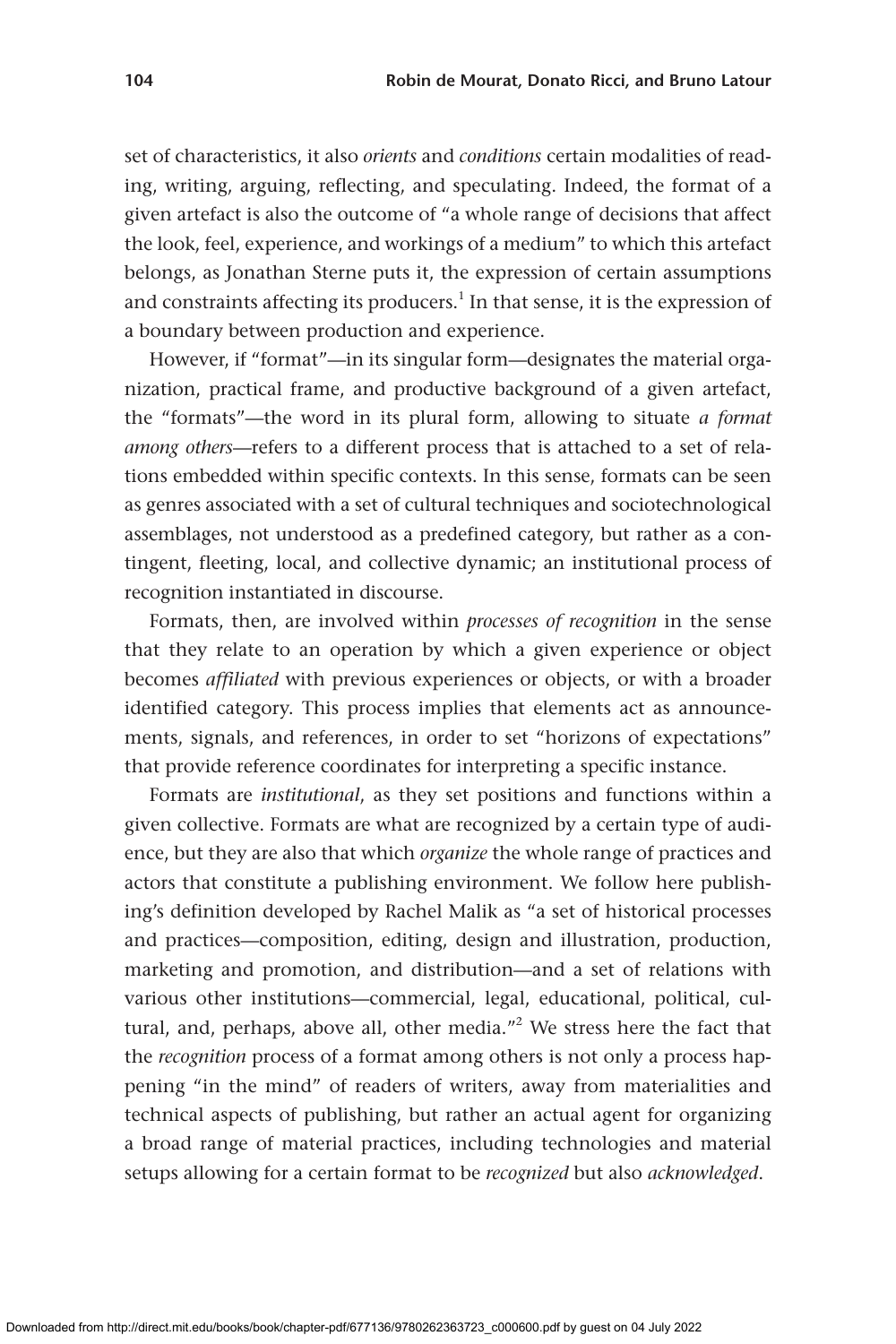Formats are, however, also *discursive*, as the recognition process of a format arises within an environment in which it gets its name. Following Siles's work on the format of the "blog," we understand formats as the result of local and dynamic processes of stabilization implying technological apparatuses and cultural practices.<sup>3</sup> It is, however, important to remark that if formats are identified by their naming, working in an institutional fashion, this does not necessarily mean that all individual representations and practices driven by this name totally align or that the definition of what the name recovers is clearly defined.

Therefore, formats stand for a certain play between difference and repetition, a paradoxical process of stabilization whose outcome, the "crystallization" of some practices into a specific name, can then act as a volatile agent of destabilization when this name is reused and related to more and more heterogeneous instances. The survival of long-lived academic formats—as these names that continue to be in use within academic environments despite the diversity of the individual formats they designate, is certainly the expression of such a dynamics of stabilization, allowing some academic institutions—the Library, the Academic Journal, the University Press, and so on—to persist until today. They also persist as a certain set of local conventions for authors, readers, and reviewers to know what to expect from each other, how the format should deliver upon the expectations placed upon it, and how to maintain a cohesion among all the sociotechnological assemblages that run through scholarly communications. Formats play a great part in building horizons for writing, reading, and publishing practices associated with academic research in specific environments and disciplines. We will now focus on situations where these horizons become blurred and challenged by new collective environments and intellectual projects.

### *AIME***: Making a Format for Transdisciplinary Publics**

A substantial challenge for contemporary academic publishing can be seen in transdisciplinary, open humanities projects that seek to gather variegated communities of scholars around a shared inquiry or object. To that extent, several initiatives within the academy have experimented with new forms of publishing that reframe the way academic arguments are materialized and how they can be manipulated and encountered by hybrid and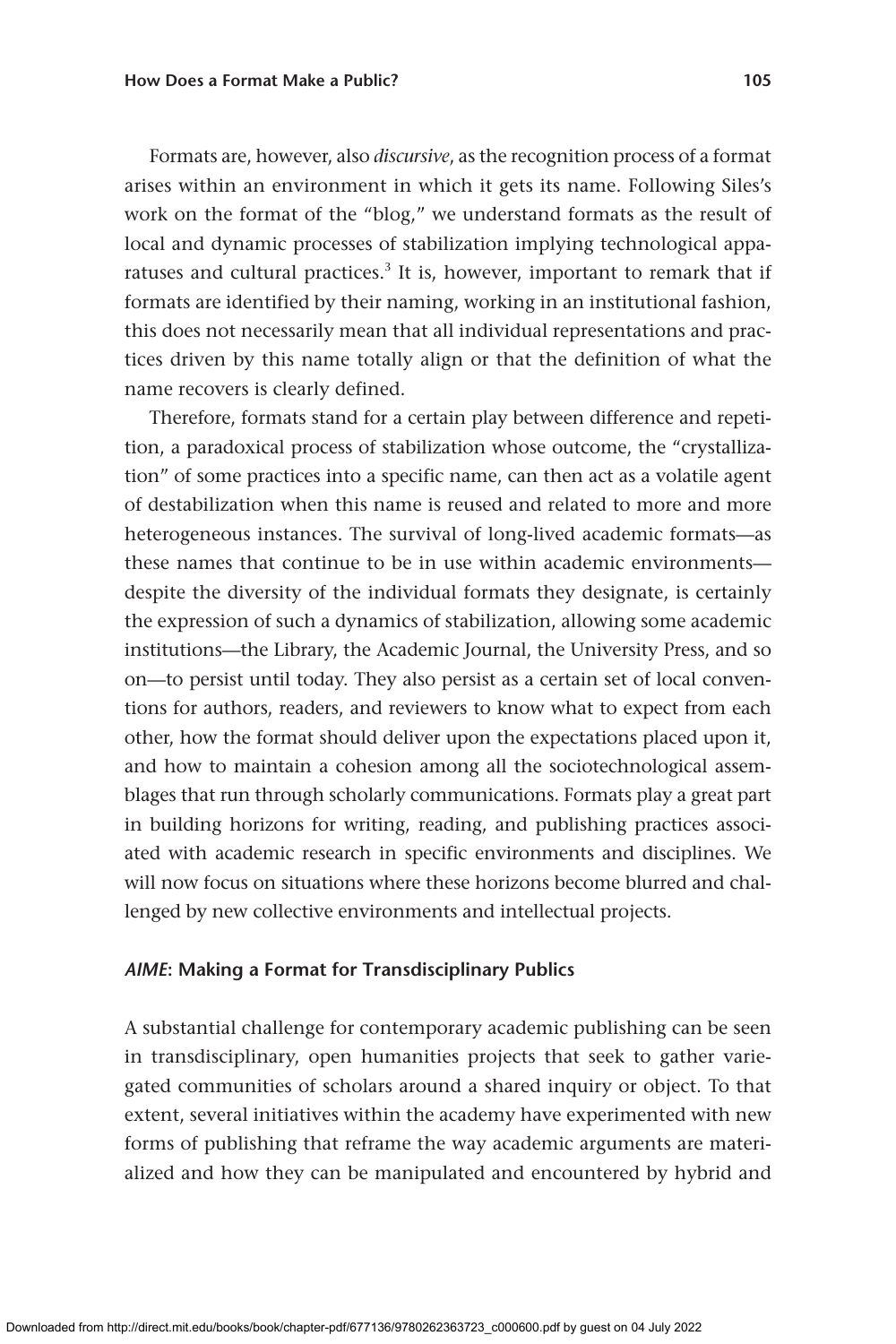transdisciplinary collectives. Whether it be through the reinvestments of prior academic genres such as journals or lexicons, or repurposing of previously private research tools as public and open-access spaces, these experiments actively play with scholarly formats to gather collectives of concerned participants in new ways. Among these experiments stands our project *An Inquiry into Modes of Existence* (*AIME*).

*AIME* is a philosophical investigation that aims at learning "how to compose a common world" by redefining what should be understood under the adjective "modern" when describing contemporary society. To that extent, the project proposes a conceptual and empirical account of various "modes of existence" that can only be detected when they clash with one another in specific and localized empirical courses of actions.

The purpose of *AIME* was to gather a collection of empirical accounts that could help to outline a set of modes of existence. The project was initiated by Bruno Latour, who asked other scholars and stakeholders to enrich, expand, and criticize his initial propositions. The project therefore consisted in transforming an individual argument into a collective endeavor involving an active public capable of grasping the subtle nuances of the various modes of existences.<sup>4</sup>

The project's challenge lay in the gathering of a *public*, constituted of scholars from various disciplines and backgrounds, but also incorporating practitioners, able to act as representatives of that for which they cared; for example, lawyers for the mode of *law*, priests for the mode of *religion*, artists for the mode of *fiction*, and so forth. The next step was to encourage them to contribute in a constructive way to the elaboration of a new, collective account of the modes of existence. Working with such a range of participants meant that the project needed to accommodate a diversity of backgrounds, skills (in close reading, digital literacy, composition, and oral discussion, for instance), and motives for contributing, whether they be advancing personal scholarly questions, defending an issue about which they care, receiving academic recognition, or simply satisfying their intellectual curiosity.

For these purposes, the *AIME* team—comprised of humanities scholars, designers, and engineers—has developed an *infrastructure* that aims to provide an underpinning for the various readers of the project, but that also involves some of them in the project's documentation and amendment, transforming their status from *readers* to *contributors*. To achieve this, the project was designed as a *distributed collection* of different *editions* that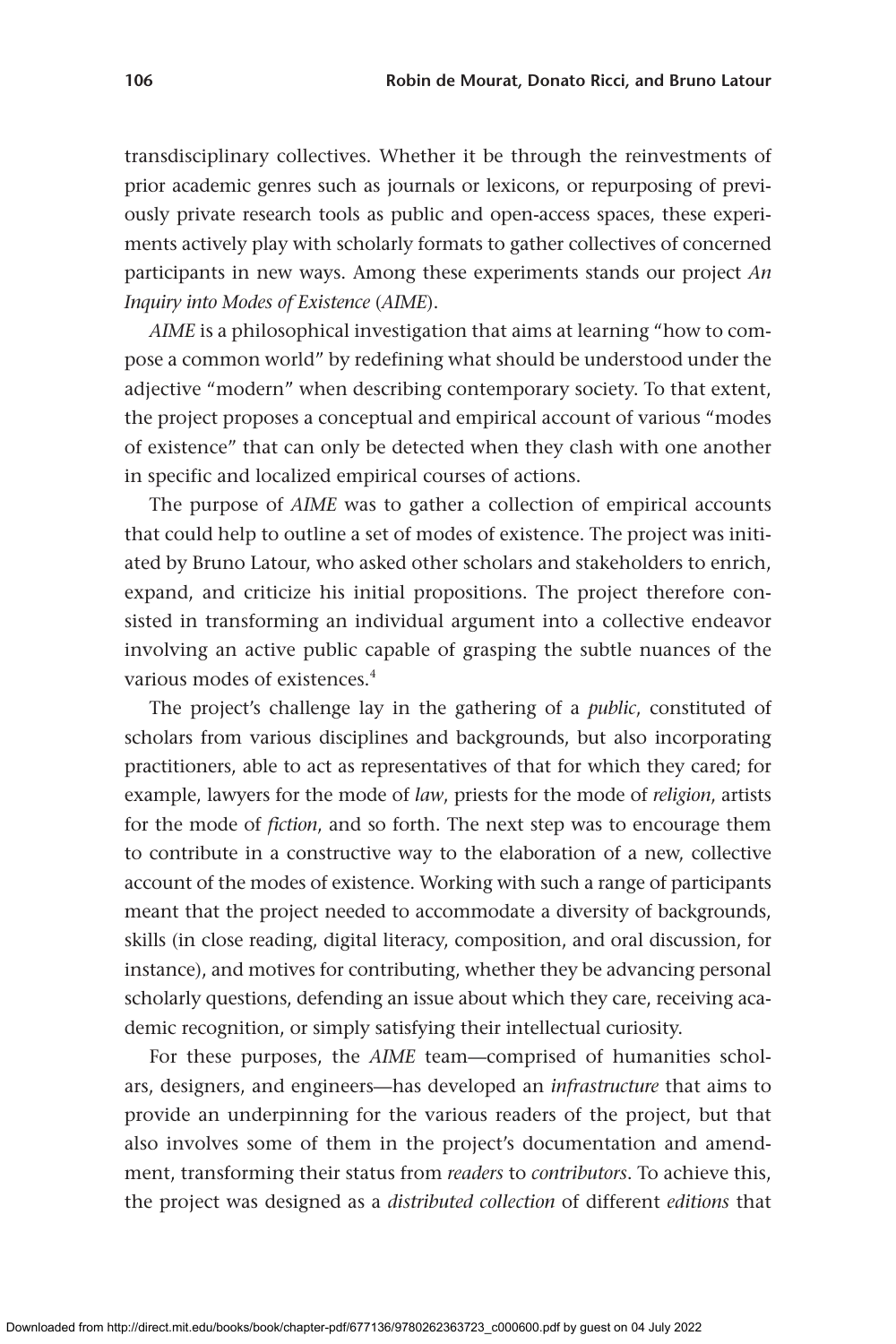were dependent on each other, as shown in figure 6.1. These editions of the inquiry were as different as: a printed document, a website attached to several digital interfaces to the project, and a varying set of workshops and exhibitions. While they all revolve around the same shared purpose, the documents featured by these editions only partially overlap, and the activities they support are radically different—from bookish reading to slide-based digital composition, from oral document-based discussions to online collective writing—not forgetting exhibition-based thought experiments. Even though the editions were diverse and disparate, they were not developed in isolation. Grounded in Latour's edited notes, we established a database to feed both web interfaces of the project. In turn, the web interfaces were used as stimuli for physical meetings, and vice versa. In sum, despite the diversity of editions, the *AIME* ecosystem is built atop a complex set of infrastructural relations. Hence, the notes of Bruno Latour have supported the web edition's database as an empirical *mise en scène* of the *AIME* argument. The database has supported the web applications of the project to provide an empirical experience of the inquiry. The web application has



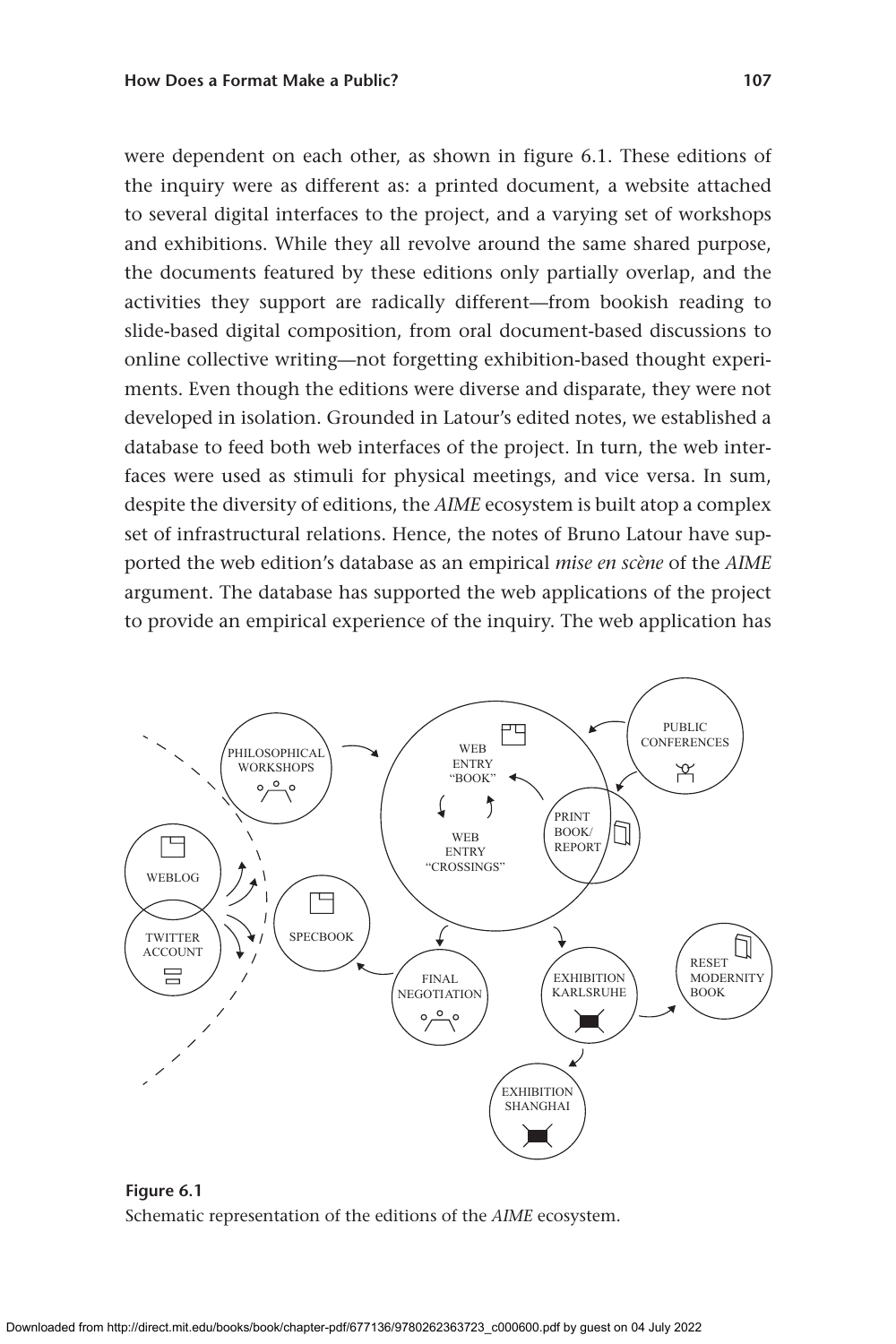supported the contribution process, being used in physical meetings, which were in turn used to fill the database. The *ecosystem* of *AIME*, therefore, has been built as an interrelated set of dependences that could not be sketched in a linear way. This ecosystem as a whole was meant to act as an *infrastructure* for the inquiry itself, understood as a set of connected systems supporting the collection of empirical accounts.

While the *AIME* ecosystem was built as an *infrastructure*, it is nonetheless its *format* that has been experienced by its publics, for readers only encountered the project through one of its diverse outlets. The editions never appeared simultaneously to the public, both because they were not published synchronously but also because each new reader enters the project through a chance encounter with one of the editions and then discovers the others progressively, while situating each of these encounters within their preexisting cultures, practices and expectations. How, then, did the *format* of *AIME* act on the public engagement with the project itself?

### **How Horizons of Practice Shape Publics**

We conducted a systematic review of feedback that described (and critiqued) the organizational and material infrastructures of the *AIME* project. This allowed us to grasp, to some extent, the contours and internal geography of the *public* constituted by *AIME*. In particular, the names used to describe the format of the project—"what it is"—played an important role in the phenomena of alignment and displacement, reinforcement and critique, gathering and antagonizing, observed through our review of the project editions' reception, and usage. Indeed, we observed the different names used to describe the project's setup and analyzed them with respect to the effects these names produced on the project's engagement. For the sake of this chapter, we will set aside more recurring projects' names—a "book" and a "website"—that would demand an extended analysis, and rather focus on three more specific of these diverse names: a "philosophy book," a "blog," and an "encyclopedic" format.

*AIME* "*is a philosophy book*." Despite being continuously labeled as an "interim report" in our project team's vocabulary, the output was published by bodies recognized for providing that genre of artefacts (Harvard University Press and La Découverte for the respective English and French versions, for instance), and has been called as such by most of the reviews.<sup>5</sup>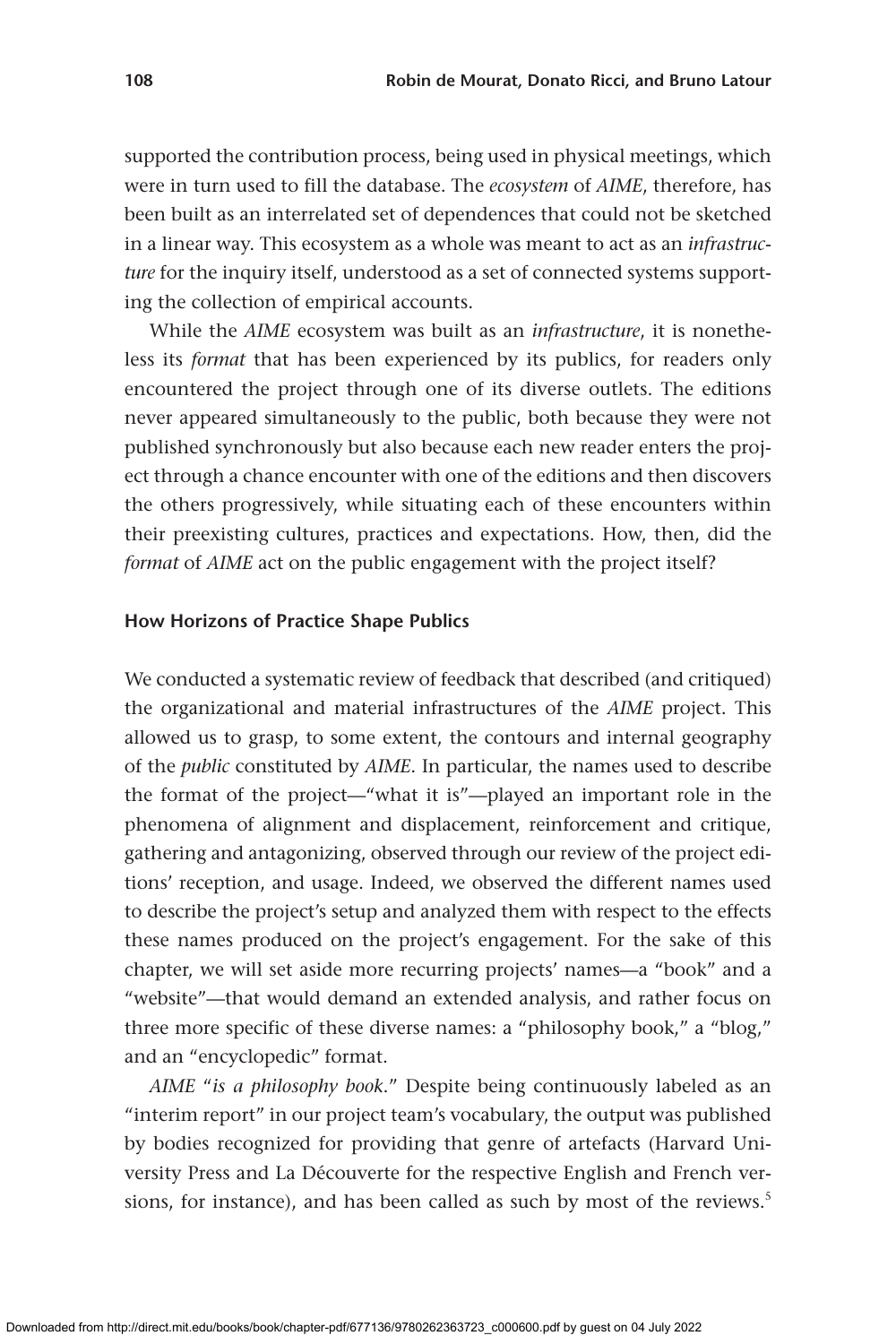Moreover, the digital edition points to a space explicitly labeled as "book," while not fitting with the experience expected from what is commonly associated with this name (the codex, for instance), whether it would be print or even electronic—a complex and highly interactive four-column interface; the print edition, on its side, lacks or betrays what one could expect from the format of a "philosophy book," because features such as footnotes or references are not presented within it, but are included in the digital edition. Despite repeated announcements of this fact, as well as notes in the peritextual forewords, within the core of the text, and in the project's blog or public presentations, we observed that many reviews (including from subscribers to the mailing list of the project!) did not take into account the form of the digital editions, and some critiqued the lack of textual apparatus and empirical evidence—while it was abundantly available online. These misalignments produced unexpected interpretations of the very content of the report.

*AIME* "*is a blog*." This label was assigned to one of the openly accessible formats in several ways: as an oppositional stance about the way coinquirers' contributions were specified in their roles (contributions to content rather than comments), as a comparison anchor for assessing the features of the project as more or less innovative, and eventually as an actual part of *AIME*'s vocabulary for describing one of the editions of the setup (*AIME*'s official blog).

*AIME* "*is encyclopedic*." Interestingly, the project was called such on several occasions, although this appellation was not used within the team's own internal vocabulary. Further, in contrast to the other examples quoted above, it was used as an adjective, rather than as a clear nominative label. When looking at these designations, it is clear that some commentators associate *AIME* with an encyclopedia from the systematic nature of Bruno Latour's proposition of modes of existence. That said, others seem to home in on the presence of controlled vocabulary—strongly signaled in typographic design, and in the open web edition's layout—to qualify the project as encyclopedic. This presupposition provoked claims and critiques; for instance, about the absence of some topics from the book, and a precise inquiry about the approach to language performed by the project itself. Interestingly, and adjacent to the strict "encyclopedic" naming of the project, old and new formats of the encyclopedia collide in this movement of association as the collective nature of *AIME* has also prompted its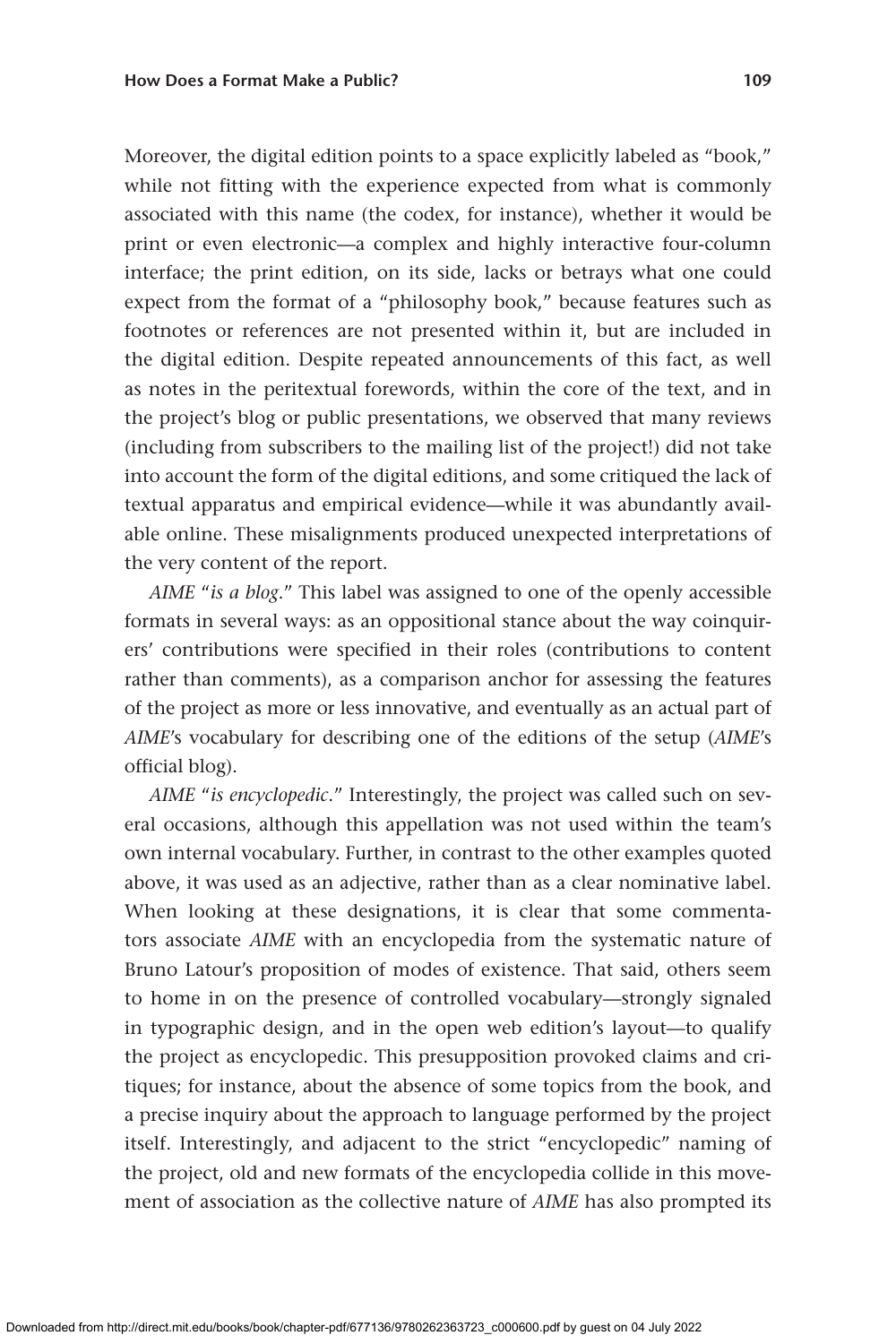association with Wikipedia. As a result, the project has been approached by communities of persons interested in wiki technologies, who in return asked about the absence of some features and the dissonance with a wiki's traditional editorial projects in the *AIME* project.

The labels used in published reviews of the project are just a subset of clues that point to a broader set of recognitions that we have witnessed in oral exchanges and interviews around the *AIME* project. Through a series of displacements and comparisons, the project was understood, interpreted, and used in a variety of ways by the actors gathered around it. The distributed strategy of *AIME* has clearly produced a variety of sticking points that were understood in the framework of specific recognition processes, successfully assembling around the project a diversity of actors coming from different backgrounds and having entered into the collective from a variety of its instances. The result of this aggregation process has fostered, among other outcomes, a total of 134 contributions and 61 unique contributors to the web editions, and a "specbook" collectively written by a group constituted both of Latour's familiar collaborators and of new participants encountered through the project. However, the distributed, open strategy of *AIME* and the peculiarity of its different editions has also generated a wide range of expectations and requirements about the methodology and infrastructure of *AIME*, taking advantage or disadvantage of these in order to develop specific sense-making practices. If *AIME* is not relatable to any previous way of conducting and staging a philosophical inquiry, its constitutive editions have been. The *formats* of *AIME*, therefore, jointly produced plural *horizons of practices* where a collective adventure could take place relying on the *infrastructure* of the project. These horizons had both an influence on the composition of the public—who got *in* and who did not—and on its conduct, shaping practices and attitudes in a variety of ways.

How does a *format* make a *public*? In an academic context where, as Andrew Murphie has put it, "ecological contaminations between all forms of publishing are rife, so that publishing is now a kind of 'chaosmos,'" *AIME*'s experience has taught us that distributed and open publishing strategies foster a complex tension between aggregation—pulling heterogeneous members into the collective—and participation—developing common practices and endeavors.<sup>6</sup> The distributed collections of various editions implied by multimodal strategies of inquiry foster a play of repetition and difference in which the *format* of a project—as the set of points of encounters with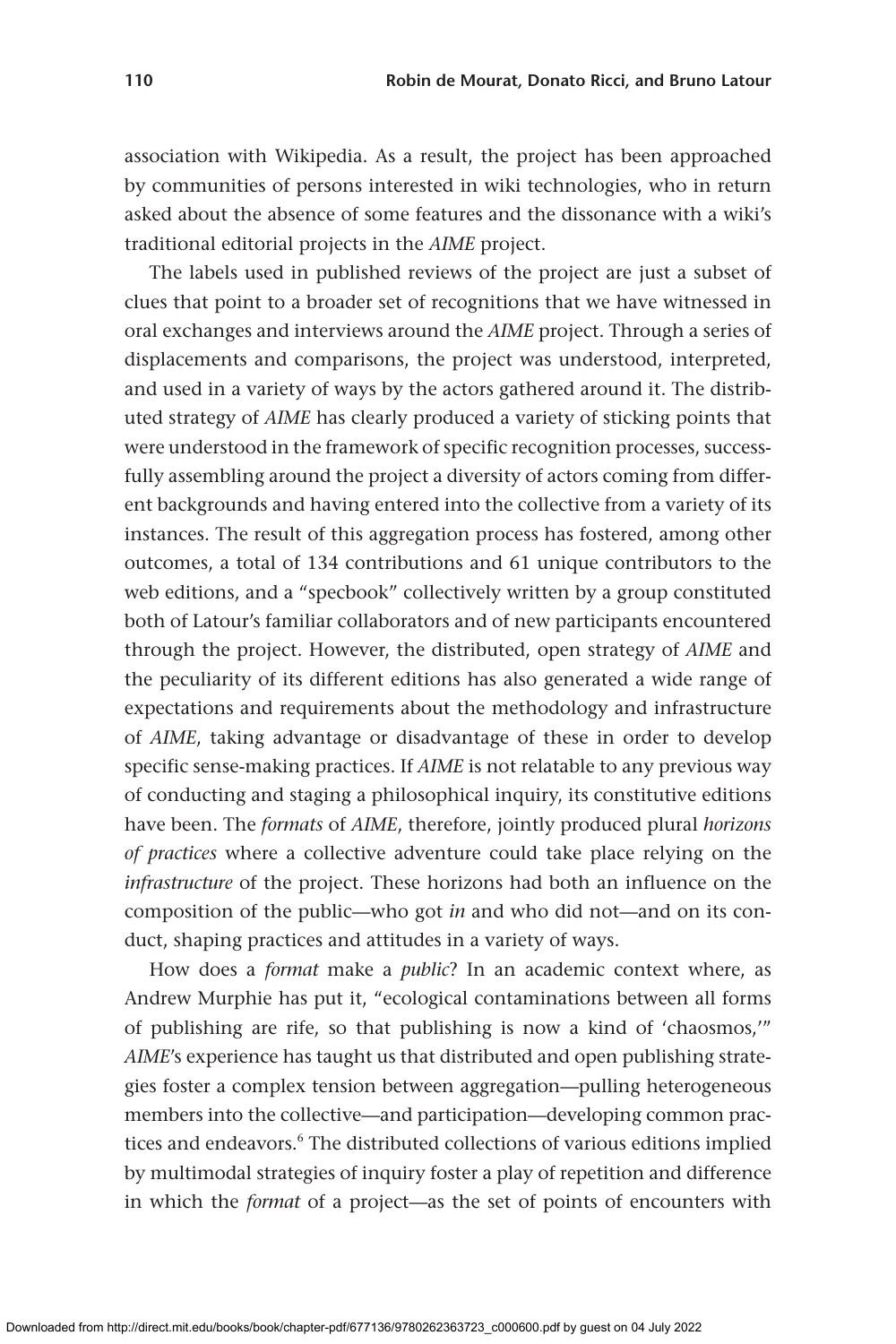its constitutive *infrastructure*—yields the *recognition of formats among others* that gather new participants into the research collective; doing so, the latter bring with them diverging *horizons of practices* that concur to drive the actual appropriation, transformation, and opening of the infrastructure.<sup>7</sup> If not always easy to handle, the displacements and divergent perspectives on the project not only succeeded in bringing a wide range of different scholars and practitioners into the debate, but also in fostering unexpected perspectives and fueling rich discussions around the project's issues. If format—singular acts at the boundary of production and experience, formats—plural—are essential to understanding the way in which this boundary is traversed by the heterogeneous public of transdisciplinary scholarly projects.

The contemporary environments of scholarly publishing are constituted *de facto* by a set of places, organizations, technologies, and forms that vastly overflow the geography traditionally covered by dedicated institutions such as publishers and libraries, and their related models of practice and positions in academic worlds. This implies radical changes for these dedicated institutions themselves, as a rich literature in bibliographic and information sciences has shown. Nonetheless, one can also wonder how these new geographies will continue to transform the way *researchers* conduct and envision their work. As we have shown through the account of the *AIME* project, the role of publishing-related activities continually evolves beyond traditional functions of research dissemination to transform the very core of their activity. First, this transformation operates on a methodological plane: instead of practicing publishing as a way to present achieved results or even to test intermediary hypothesis, format-led research enables publishing activities to genuinely act as research methodologies, because they center upon encounters of concerned individuals within a meaningful infrastructure to put a specific issue to work. Second, this evolution deals with an aesthetic and *design*-related transformation: how can the thoughtful and patient deployment of a research process into complex "postdigital" settings affect, refine, and transform its research questions? How then should we understand the nature of the *arguments* being built in these processes, and find ways to account for them in subsequent works? There is here a *thingness* at work in the research processes that marks an unprecedented role for *materiality* and its related design processes in sense-making practices. Third, this transformation deals with the political and organizational definition of what can be called a *research collective* today: how to